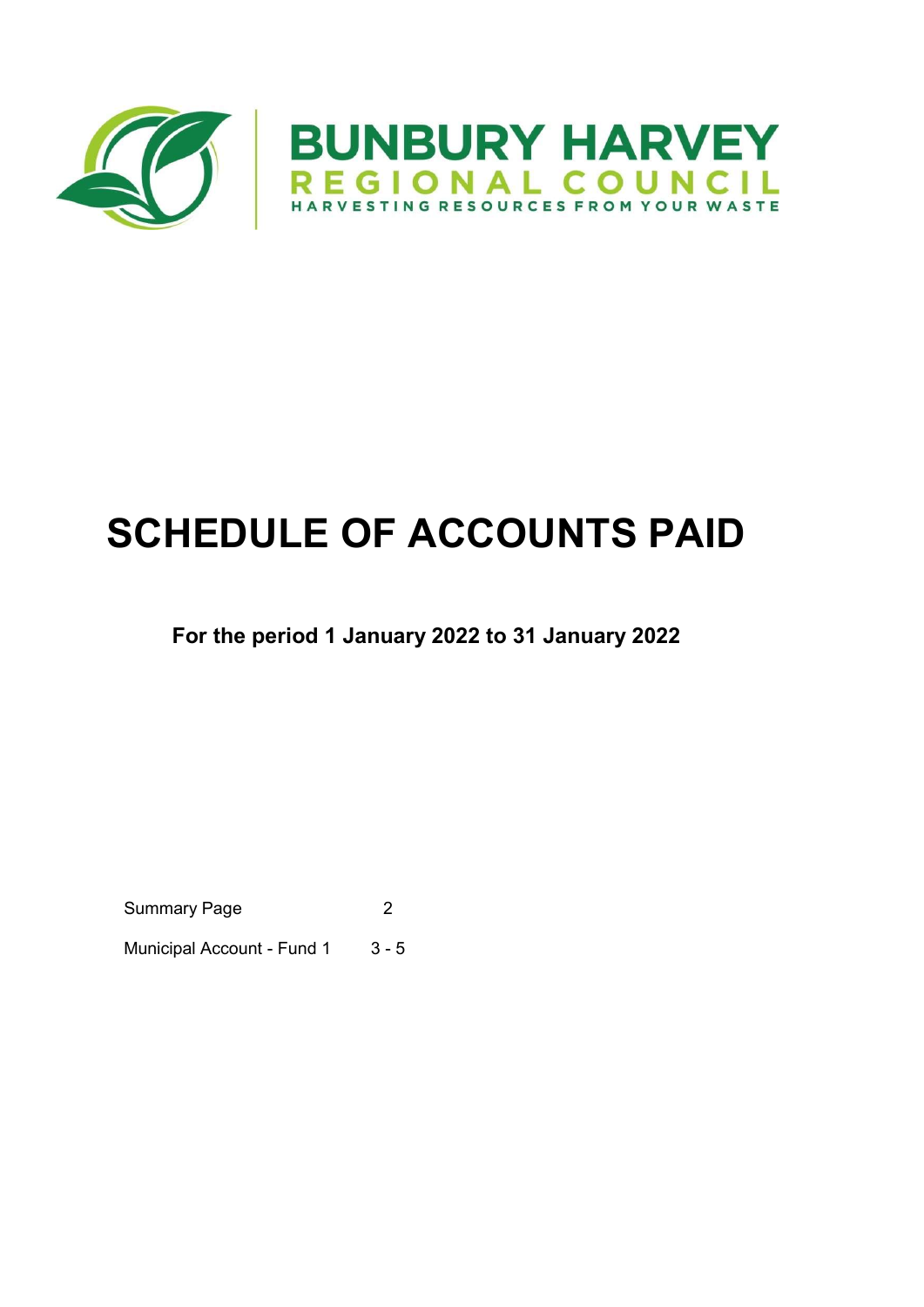

# **BUNBURY HARVEY** EGIONAL COUNCIL HARVESTING RESOURCES FROM YOUR WASTE

## Summary of Schedule of Accounts Municipal Account - Fund 1

| <b>Credit Card PAYMENTS</b> |                                         |                  |
|-----------------------------|-----------------------------------------|------------------|
|                             | Details Page 3                          | \$<br>583.31     |
|                             |                                         |                  |
| <b>Cheque PAYMENTS</b>      |                                         |                  |
| 015148                      | Details Page 3                          | \$<br>6,000.00   |
| 015149                      | Details Page 3                          | \$<br>10,000.00  |
| 015150                      | Details Page 3                          | \$<br>15,000.00  |
| 015151                      | Details Page 3                          | \$<br>5,000.00   |
| 015152                      | Details Page 3                          | \$<br>10,000.00  |
| 015153                      | Details Page 3                          | \$<br>5,000.00   |
| 015154                      | Details Page 3                          | \$<br>12,000.00  |
| 015155                      | Details Page 3                          | \$<br>10,000.00  |
|                             | Details Page 3                          |                  |
|                             |                                         |                  |
| <b>Eftpos PAYMENTS</b>      |                                         |                  |
| BFEES0201                   | Details Page 3                          | \$<br>287.51     |
| <b>BPAY3112</b>             | Details Page 3                          | \$<br>4.99       |
| EFT3112                     | Details Page 3                          | \$<br>1,739.96   |
| <b>BPAY0501</b>             | Details Page 3                          | \$<br>840.00     |
| PAYROLL0501                 | Details Page 3                          | \$<br>21,180.54  |
| PAYROLL0501                 | Details Page 3                          | \$<br>74,033.34  |
| EFT0701                     | Details Page 3                          | \$<br>30,000.43  |
| EFT1401                     | Details Page 3 & 4                      | \$<br>28,044.05  |
| SUPER DEC21                 | Details Page 4                          | \$<br>20,933.83  |
| <b>BFEES1701</b>            | Details Page 4                          | \$<br>71.34      |
| EFT1901                     | Details Page 4                          | \$<br>840.00     |
| PAYROLL1901                 | Details Page 4                          | \$<br>72,358.28  |
| EFT2001                     | Details Page 3                          | \$<br>5,000.00   |
| BASDEC21                    | Details Page 4                          | \$<br>42,141.00  |
| EFT2101                     | Details Page 4                          | \$<br>87,969.75  |
| <b>BPAY2801</b>             | Details Page 4 & 5                      | \$<br>418.95     |
| EFT2801                     | Details Page 5                          | \$<br>123,904.84 |
|                             | <b>Total Municipal Account - Fund 1</b> | \$<br>583,352.12 |

### CERTIFICATION OF CHIEF EXECUTIVE OFFI CER

This schedule of accounts paid is submitted to the Bunbury Harvey Regional Council Meeting on the 31st March 2022 in accordance with the Local Government (Financial Management) Regulations 1996 Section 13. These accounts have been checked and are fully supported by vouchers and invoices and which have been duly certified as to the receipt of goods and the rendition of services and as to prices, computations and costings.

#### MR PETER KEANE CHIEF EXECUTIVE OFFICER

## CERTIFICATION OF CHAIRPERSON

I hereby certify that this schedule of accounts, covering vouchers as above was submitted to the Bunbury Harvey Regional Council meeting on the 31 March 2022 and that the amounts are approved for payment.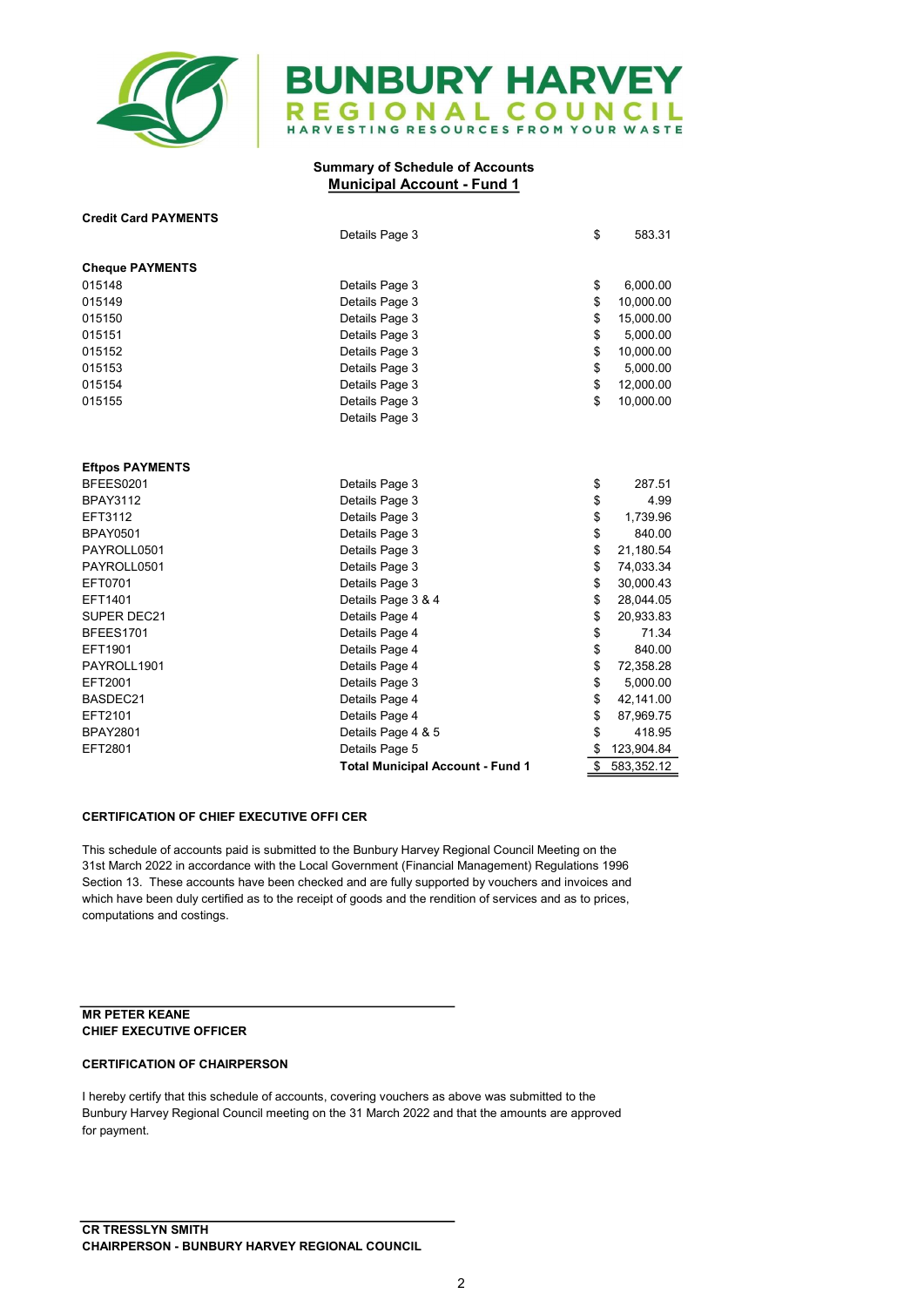

#### Supplier Invoice Report Bunbury Harvey Regional Council From 01 January 2022 to 31 January 2022

| Reference                   | Date Paid | Payee                                                                     | Inv                            | <b>Description</b>                                                                                                                                                   |                    | Amount                |
|-----------------------------|-----------|---------------------------------------------------------------------------|--------------------------------|----------------------------------------------------------------------------------------------------------------------------------------------------------------------|--------------------|-----------------------|
| <b>Credit Card Payments</b> |           |                                                                           |                                |                                                                                                                                                                      |                    |                       |
| <b>CC Payment</b>           |           | Adobe Systems                                                             |                                | Adobe monthly subscription                                                                                                                                           | \$                 | 21.99                 |
|                             |           | Woolworths                                                                |                                | <b>CEO/DWER Meeting refreshments</b>                                                                                                                                 | \$                 | 56.00                 |
|                             |           | Coles                                                                     |                                | Staff amentities                                                                                                                                                     | \$                 | 83.00                 |
|                             |           | Xero Australia                                                            |                                | Xero subscription 22/01/22 - 21/02/22                                                                                                                                |                    | 137.00                |
|                             |           | <b>Computer Troubleshooters</b>                                           |                                | IT monthly subscription                                                                                                                                              | \$                 | 285.32                |
|                             |           |                                                                           |                                | <b>Total: Credit Card Payments</b>                                                                                                                                   |                    | \$583.31              |
| <b>Cheque Payments</b>      |           |                                                                           |                                |                                                                                                                                                                      |                    |                       |
| 015148                      |           | <b>Bunbury Harvey Regional Council</b>                                    |                                | Container Deposit Scheme - Cash top up                                                                                                                               | \$                 | 6,000.00              |
| 015049                      |           | <b>Bunbury Harvey Regional Council</b>                                    |                                | Container Deposit Scheme - Cash top up                                                                                                                               | \$                 | 10,000.00             |
| 015150                      |           | <b>Bunbury Harvey Regional Council</b>                                    |                                | Container Deposit Scheme - Cash top up                                                                                                                               | $\mathbb{S}$       | 15,000.00             |
| 015151                      |           | <b>Bunbury Harvey Regional Council</b>                                    |                                | Container Deposit Scheme - Cash top up                                                                                                                               | - 35               | 5,000.00              |
| 015152<br>015153            |           | <b>Bunbury Harvey Regional Council</b><br>Bunbury Harvey Regional Council |                                | Container Deposit Scheme - Cash top up<br>Container Deposit Scheme - Cash top up                                                                                     | $\mathbf{s}$<br>\$ | 10.000.00<br>5,000.00 |
| 015154                      |           | Bunbury Harvey Regional Council                                           |                                | Container Deposit Scheme - Cash top up                                                                                                                               | $\mathfrak{L}$     | 12,000.00             |
| 015155                      |           | <b>Bunbury Harvey Regional Council</b>                                    |                                | Container Deposit Scheme - Cash top up                                                                                                                               | \$                 | 10,000.00             |
|                             |           |                                                                           |                                |                                                                                                                                                                      |                    |                       |
|                             |           |                                                                           |                                | Total: Cheque Payments \$73,000.00                                                                                                                                   |                    |                       |
| <b>EFT Payments</b>         |           |                                                                           |                                |                                                                                                                                                                      |                    |                       |
| BFEES0201                   |           | 2/01/2022 Commonwealth Bank                                               |                                | <b>CBA Merchant Fees</b>                                                                                                                                             | \$                 | 49.50                 |
| BFEES0201                   |           | 2/01/2022 Commonwealth Bank                                               |                                | <b>CBA Merchant Fees</b>                                                                                                                                             | \$                 | 238.01                |
| EFT3112                     |           | 4/01/2022 Westrac Pty Ltd                                                 | PI6473841                      | Various Parts to fit new engine on the CATD7RII Dozer at BROPF                                                                                                       | $\mathsf{s}$       | 327.23                |
| EFT3112                     |           | 4/01/2022 Westrac Pty Ltd                                                 | PI6473840                      | Various Parts to fit new engine on the CATD7RII Dozer at BROPF                                                                                                       | \$                 | 398.50                |
| EFT3112                     |           | 4/01/2022 Westrac Pty Ltd                                                 | PI6473839                      | Various Parts to fit new engine on the CATD7RII Dozer at BROPF                                                                                                       | $\mathbb{S}$       | 234.83                |
| EFT3112                     |           | 4/01/2022 Living Springs                                                  | INV-10732                      | 15 Itr bottle springwater at Stanley Road                                                                                                                            | \$                 | 126.00                |
| EFT3112                     |           | 4/01/2022 Heatley Sales Pty Ltd                                           | C1016698                       | Uniforms                                                                                                                                                             | $\mathsf{s}$       | 653.40                |
| BPAY3112                    |           | 4/01/2022 Telstra Corporation Ltd                                         | T311 Dec 21                    | Mobile 0438476956 Data Plan from 11/12/21 to 10/01/22                                                                                                                | \$                 | 4.99                  |
| <b>BPAY0501</b>             |           | 5/01/2022 DEFT RENT                                                       |                                | Salary sacrifice - P Keane                                                                                                                                           | $\mathbb{S}$       | 840.00                |
| PAYROLL0501                 |           | 5/01/2022 BHRC Employees                                                  |                                | Termination payout - M Lloyd                                                                                                                                         | \$                 | 21,180.54             |
| PAYROLL0501                 |           | 5/01/2022 BHRC Employees                                                  |                                | Salaries 22/12/21 - 04/01/22                                                                                                                                         | $\mathbf{s}$       | 74,033.34             |
| EFT0701                     |           | 7/01/2022 Work Reap Ventures Pty Ltd trading as Sustainably Stylish       |                                | Workshop 16-17 Dec 2 Sustainably Stylish workshops: 16.12.2021 and 17.12.2021 - granted funded                                                                       | \$                 | 2.550.50              |
| EFT0701                     |           | 7/01/2022 Trustee for The Grice Family Trust                              | PO-1118                        | Repair damaged electrical pillar source - Gatehouse                                                                                                                  | $\mathbb{S}$       | 638.00                |
| EFT0701                     |           | 7/01/2022 Westrac Pty Ltd                                                 | PI6494128                      | Various Parts to fit new engine on the CATD7RII Dozer at BROPF                                                                                                       | \$                 | 177.13                |
| EFT0701                     |           | 7/01/2022 J Blackwood & Son Pty Ltd                                       | <b>PE2405CF</b>                | Gloves Nitrile Ultratech Foam                                                                                                                                        | $\mathsf{s}$       | 53.90                 |
| EFT0701                     |           | 7/01/2022 Brandicoot                                                      | INV-030282<br>ICW224078        | Monthly website subscription for December 2021 - Watch Your Waste Website                                                                                            | \$<br>$\mathsf{s}$ | 198.00                |
| EFT0701                     |           | 7/01/2022 Cardno WA Pty Ltd<br>7/01/2022 Cardno WA Pty Ltd                | ICW224077                      | 2021/22 GME Reporting - Stanley Road Waste Management Facility - period ending 3 December 2021<br>Professional Services: Detailed Site Investigation (DSI) for SRWMF | \$                 | 2,822.30<br>11.407.00 |
| EFT0701<br>EFT0701          |           | 7/01/2022 Amanda Farr                                                     | Expense claim Dec              | Workshop resources - Vinnie WA                                                                                                                                       | $\mathbb{S}$       | 35.00                 |
| EFT0701                     |           | 7/01/2022 RTS Diesel South West                                           | 3379                           | Repair Portafill Screener 18/11/2021 - machine leaking oil                                                                                                           | \$                 | 342.38                |
| EFT0701                     |           | 7/01/2022 RTS Diesel South West                                           | 3378                           | Portafill Screener 15/11/2021 - machine not starting                                                                                                                 | $\mathbb{S}$       | 641.83                |
| EFT0701                     |           | 7/01/2022 RTS Diesel South West                                           | 3377                           | Service on Blue Diamond Generator 23/11/2021                                                                                                                         | \$                 | 982.91                |
| EFT0701                     |           | 7/01/2022 RTS Diesel South West                                           | 3376                           | Remove and replace damaged plug - Events Trailer (BY84132)                                                                                                           | $\mathbb{S}$       | 181.83                |
| EFT0701                     |           | 7/01/2022 RTS Diesel South West                                           | 3375                           | Full service JCB455ZX Loader at BROPF                                                                                                                                | \$                 | 1,222.10              |
| EFT0701                     |           | 7/01/2022 RTS Diesel South West                                           | 3374                           | Remove and replace drive belt Polaris ATV                                                                                                                            | $\mathbb{S}$       | 584.65                |
| EFT0701                     |           | 7/01/2022 RTS Diesel South West                                           | 3373                           | Service on Deutz 4x4 Tractor 18/11/2021                                                                                                                              | \$                 | 872.85                |
| EFT0701                     |           | 7/01/2022 The Trustee for Talis Unit Trust                                | 24279                          | EPN Response on behalf of BHRC                                                                                                                                       | $\mathbb{S}$       | 1,882.38              |
| EFT0701                     |           | 7/01/2022 Chubb Fire & Security Pty Ltd                                   | 1875493                        | Service all Fire Extinguishers on plant and offices at Stanley Road and Banksia Road Facilities                                                                      | \$                 | 2,044.85              |
| EFT0701                     |           | 7/01/2022 Golden West Unit Trust                                          | 1343                           | Replace 1x damaged tyre on Hino Hook Bin truck (BY368V)                                                                                                              | $\mathsf{s}$       | 550.00                |
| EFT0701                     |           | 7/01/2022 Golden West Unit Trust                                          | 1331                           | Replace 4 tyres on Hino Hook Bin Truck                                                                                                                               | \$                 | 1,485.00              |
| EFT0701                     |           | 7/01/2022 Brecken Health Care                                             | 1240578                        | Drug and Alcohol Screening On Site 20/12/2021 - Charley Fabry                                                                                                        | $\mathbf{s}$       | 49.50                 |
| EFT0701                     |           | 7/01/2022 Brecken Health Care                                             | 1233314                        | Pathology Fee - Hepititis A/B Serology - Kirk Boyce                                                                                                                  | \$                 | 39.16                 |
| EFT0701                     |           | 7/01/2022 Brecken Health Care                                             | 1233309                        | Pathology Fee - Hepititis A/B Serology - Jai Pearce                                                                                                                  | $\mathbb{S}$       | 39.16                 |
| EFT0701                     |           | 7/01/2022 Bunbury Welding & Fabrications Pty Ltd                          | 00004195                       | repair pipe work JCB455ZX Loader (BY175S)                                                                                                                            | \$                 | 1,200.00              |
| EFT1401                     |           | 14/01/2022 Councillor W Dickinson                                         | WD Oct-Dec 21                  | Councillor meeting fees: Oct-Dec 2021                                                                                                                                | $\mathbb{S}$       | 232.00                |
| EFT1401                     |           | 14/01/2022 Councillor T Smith                                             | TS Oct-Dec 21                  | Councillor meeting fees: Oct-Dec 2021                                                                                                                                | \$                 | 600.00                |
| EFT1401                     |           | 14/01/2022 Councillor T Jackson                                           | TJ Oct-Dec 21                  | Councillor meeting fees: Oct-Dec 2021                                                                                                                                | $\mathbf{s}$       | 91.00                 |
| EFT1401                     |           | 14/01/2022 Department of Water and Environmental Regulation               | TF021261                       | Tyre Recycling - Tracking Form                                                                                                                                       | \$                 | 44.00                 |
| EFT1401                     |           | 14/01/2022 Bunbury Cleaning Services                                      | PO-0634                        | Office Clean Dec - 10/12 & 17/12                                                                                                                                     | $\mathbb{S}$       | 343.40                |
| EFT1401                     |           | 14/01/2022 Councillor K Turner                                            | KT Oct-Dec 21                  | Councillor meeting fees: Oct-Dec 2021                                                                                                                                | \$<br>$\mathsf{s}$ | 327.00                |
| EFT1401<br>EFT1401          |           | 14/01/2022 Councillor D Krispyn<br>14/01/2022 Councillor J De San Miguel  | JS Oct-Dec 21<br>JS Oct-Dec 21 | Councillor meeting fees: Oct-Dec 2021<br>Councillor meeting fees: Oct-Dec 2021                                                                                       | \$                 | 141.00<br>91.00       |
| EFT1401                     |           | 14/01/2022 Councillor J Bromham                                           | JB Oct-Dec 21                  | Councillor meeting fees: Oct-Dec 2021                                                                                                                                | \$                 | 95.00                 |
|                             |           |                                                                           |                                |                                                                                                                                                                      |                    |                       |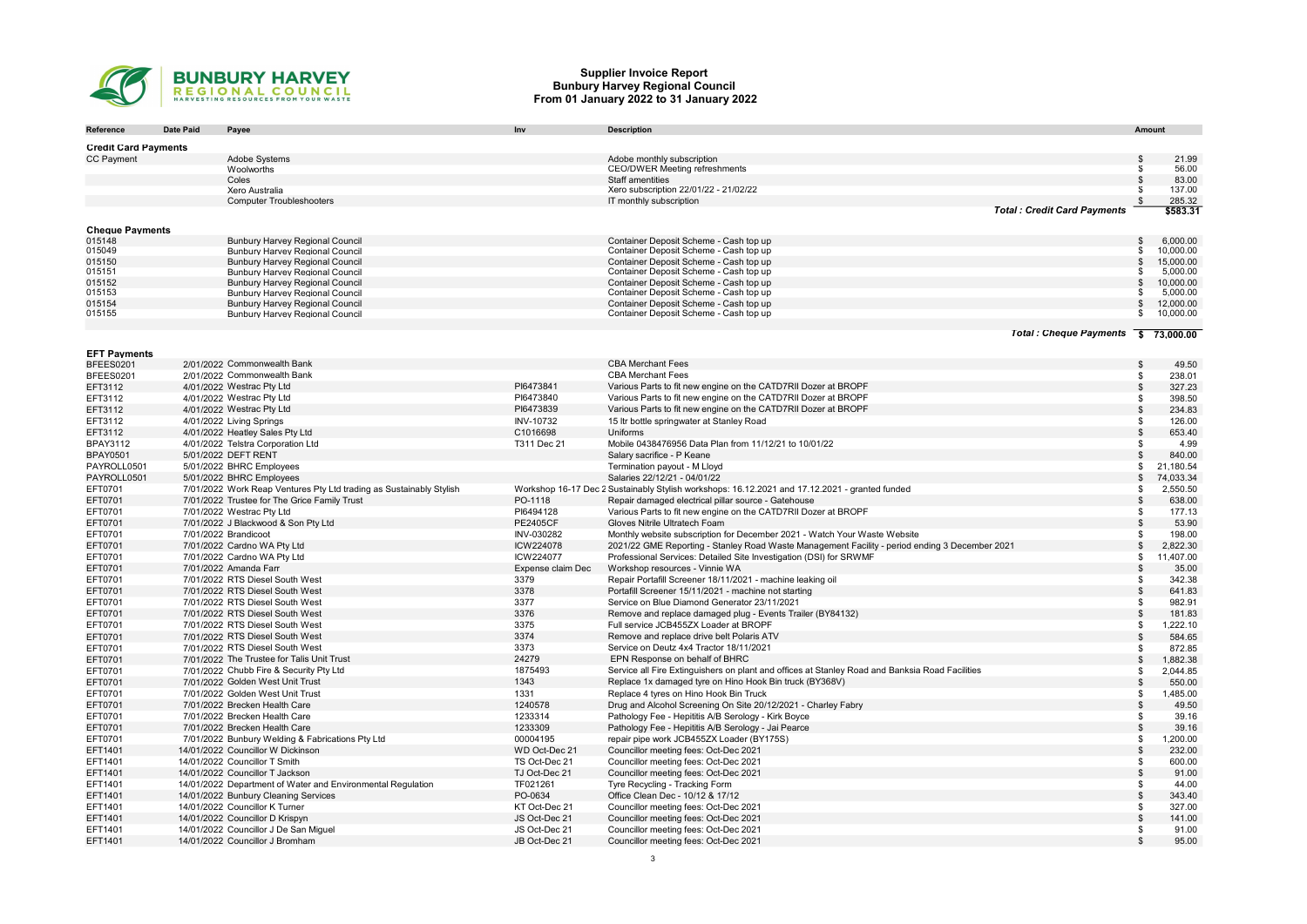

#### Supplier Invoice Report Bunbury Harvey Regional Council From 01 January 2022 to 31 January 2022

| Date Paid<br>Payee<br>Inv<br>Reference<br>EFT1401<br>14/01/2022 Total Green Recycling<br><b>INV11091</b><br>14/01/2022 Living Springs<br><b>INV-10757</b><br>EFT1401<br>EFT1401<br>14/01/2022 Councillor B Andrew<br>BA Oct-Dec 21<br>14/01/2022 Cmac Cleaning Services<br>889<br>EFT1401<br>EFT1401<br>14/01/2022 Bunnings Group Limited<br>2706/00154579<br>2706/00153263<br>EFT1401<br>14/01/2022 Bunnings Group Limited<br>EFT1401<br>14/01/2022 Office of the Auditor General<br>244/2022 | <b>Description</b><br>Processing of Ewaste<br>15 Itr bottle springwater at Stanley Road<br>Councillor meeting fees: Oct-Dec 2021<br>Cleaning Services at Banksia Road for DECEMBER 2021<br>Cleaning materials - CDS, rope - Landfill<br>Compostable bags<br>Fee for the attest audit of the BHRC for year ended 30 June 2021<br>Pre-Employment Medical - Peter Keane 16/12/2021<br>Design & Build x4 Waste Model Projects as per contract 21M170 - 50% final payment<br>Delivery of 12,000 litres water - 30/12/2021<br>Fit new aircon unit to transportable crib room | S.<br>\$<br>S.<br>\$<br>\$<br>\$<br>S<br>$\mathbf{s}$<br>\$ | <b>Amount</b><br>1,981.40<br>126.00<br>141.00<br>605.00<br>116.70<br>20.95<br>16,500.00<br>221.10 |
|------------------------------------------------------------------------------------------------------------------------------------------------------------------------------------------------------------------------------------------------------------------------------------------------------------------------------------------------------------------------------------------------------------------------------------------------------------------------------------------------|------------------------------------------------------------------------------------------------------------------------------------------------------------------------------------------------------------------------------------------------------------------------------------------------------------------------------------------------------------------------------------------------------------------------------------------------------------------------------------------------------------------------------------------------------------------------|-------------------------------------------------------------|---------------------------------------------------------------------------------------------------|
|                                                                                                                                                                                                                                                                                                                                                                                                                                                                                                |                                                                                                                                                                                                                                                                                                                                                                                                                                                                                                                                                                        |                                                             |                                                                                                   |
|                                                                                                                                                                                                                                                                                                                                                                                                                                                                                                |                                                                                                                                                                                                                                                                                                                                                                                                                                                                                                                                                                        |                                                             |                                                                                                   |
|                                                                                                                                                                                                                                                                                                                                                                                                                                                                                                |                                                                                                                                                                                                                                                                                                                                                                                                                                                                                                                                                                        |                                                             |                                                                                                   |
|                                                                                                                                                                                                                                                                                                                                                                                                                                                                                                |                                                                                                                                                                                                                                                                                                                                                                                                                                                                                                                                                                        |                                                             |                                                                                                   |
|                                                                                                                                                                                                                                                                                                                                                                                                                                                                                                |                                                                                                                                                                                                                                                                                                                                                                                                                                                                                                                                                                        |                                                             |                                                                                                   |
|                                                                                                                                                                                                                                                                                                                                                                                                                                                                                                |                                                                                                                                                                                                                                                                                                                                                                                                                                                                                                                                                                        |                                                             |                                                                                                   |
|                                                                                                                                                                                                                                                                                                                                                                                                                                                                                                |                                                                                                                                                                                                                                                                                                                                                                                                                                                                                                                                                                        |                                                             |                                                                                                   |
| 14/01/2022 Brecken Health Care<br>1240114<br>EFT1401                                                                                                                                                                                                                                                                                                                                                                                                                                           |                                                                                                                                                                                                                                                                                                                                                                                                                                                                                                                                                                        |                                                             |                                                                                                   |
| EFT1401<br>14/01/2022 Jovin Lim Modelmakers<br>00170                                                                                                                                                                                                                                                                                                                                                                                                                                           |                                                                                                                                                                                                                                                                                                                                                                                                                                                                                                                                                                        |                                                             | 5,775.00                                                                                          |
| EFT1401<br>14/01/2022 BPS WA Pty Ltd<br>00028449                                                                                                                                                                                                                                                                                                                                                                                                                                               |                                                                                                                                                                                                                                                                                                                                                                                                                                                                                                                                                                        | \$                                                          | 345.00                                                                                            |
| EFT1401<br>14/01/2022 Allsorts Carpentry & Maintenance<br>00000111                                                                                                                                                                                                                                                                                                                                                                                                                             |                                                                                                                                                                                                                                                                                                                                                                                                                                                                                                                                                                        | \$.                                                         | 247.50                                                                                            |
| SUPER DEC21<br>14/01/2022 Asgard                                                                                                                                                                                                                                                                                                                                                                                                                                                               | Superannuation - December 2021                                                                                                                                                                                                                                                                                                                                                                                                                                                                                                                                         | \$                                                          | 413.17                                                                                            |
| SUPER DEC21<br>14/01/2022 Australian Super                                                                                                                                                                                                                                                                                                                                                                                                                                                     | Superannuation - December 2021                                                                                                                                                                                                                                                                                                                                                                                                                                                                                                                                         | \$                                                          | 4,800.96                                                                                          |
| SUPER DEC21<br>14/01/2022 Aware                                                                                                                                                                                                                                                                                                                                                                                                                                                                | Superannuation - December 2021                                                                                                                                                                                                                                                                                                                                                                                                                                                                                                                                         | \$                                                          | 12,669.09                                                                                         |
| SUPER DEC21<br>14/01/2022 CBUS                                                                                                                                                                                                                                                                                                                                                                                                                                                                 | Superannuation - December 2021                                                                                                                                                                                                                                                                                                                                                                                                                                                                                                                                         | \$                                                          | 406.26                                                                                            |
| SUPER DEC21<br>14/01/2022 D&K Melbourne Superannuation Fund                                                                                                                                                                                                                                                                                                                                                                                                                                    | Superannuation - December 2021                                                                                                                                                                                                                                                                                                                                                                                                                                                                                                                                         | \$                                                          | 308.60                                                                                            |
| SUPER DEC21<br>14/01/2022 HESTA Super                                                                                                                                                                                                                                                                                                                                                                                                                                                          | Superannuation - December 2021                                                                                                                                                                                                                                                                                                                                                                                                                                                                                                                                         | \$                                                          | 373.40                                                                                            |
| SUPER DEC21<br>14/01/2022 Prime Super                                                                                                                                                                                                                                                                                                                                                                                                                                                          | Superannuation - December 2021                                                                                                                                                                                                                                                                                                                                                                                                                                                                                                                                         | \$                                                          | 477.40                                                                                            |
| SUPER DEC21<br>14/01/2022 Rest Super                                                                                                                                                                                                                                                                                                                                                                                                                                                           | Superannuation - December 2021                                                                                                                                                                                                                                                                                                                                                                                                                                                                                                                                         | S                                                           | 537.46                                                                                            |
| SUPER DEC21<br>14/01/2022 Sunsuper                                                                                                                                                                                                                                                                                                                                                                                                                                                             | Superannuation - December 2021                                                                                                                                                                                                                                                                                                                                                                                                                                                                                                                                         | $\mathfrak{L}$                                              | 947.49                                                                                            |
| BFEES1701<br>17/01/2022 Commonwealth Bank                                                                                                                                                                                                                                                                                                                                                                                                                                                      | CommBiz trans fees                                                                                                                                                                                                                                                                                                                                                                                                                                                                                                                                                     | \$                                                          | 0.83                                                                                              |
| BFEES1701<br>17/01/2022 Commonwealth Bank                                                                                                                                                                                                                                                                                                                                                                                                                                                      | CommBiz trans fees                                                                                                                                                                                                                                                                                                                                                                                                                                                                                                                                                     | S                                                           | 2.00                                                                                              |
| 17/01/2022 Commonwealth Bank<br>BFEES1701                                                                                                                                                                                                                                                                                                                                                                                                                                                      | <b>Acct Serv Fees</b>                                                                                                                                                                                                                                                                                                                                                                                                                                                                                                                                                  | \$                                                          | 32.76                                                                                             |
| 17/01/2022 Commonwealth Bank<br>BFEES1701                                                                                                                                                                                                                                                                                                                                                                                                                                                      | CommBiz trans fees                                                                                                                                                                                                                                                                                                                                                                                                                                                                                                                                                     | \$.                                                         | 35.75                                                                                             |
| 19/01/2022 DEFT RENT<br><b>BPAY1901</b>                                                                                                                                                                                                                                                                                                                                                                                                                                                        | Salary sacrifice - P Keane                                                                                                                                                                                                                                                                                                                                                                                                                                                                                                                                             | S                                                           | 840.00                                                                                            |
| PAYROLL1901<br>19/01/2022 BHRC Employees                                                                                                                                                                                                                                                                                                                                                                                                                                                       | Salaries 05/01/22 - 18/01/22                                                                                                                                                                                                                                                                                                                                                                                                                                                                                                                                           | $\mathbb{S}$                                                | 72,358.28                                                                                         |
| 20/01/2022 P Keane<br>EFT2001                                                                                                                                                                                                                                                                                                                                                                                                                                                                  | Relocation reimbursement                                                                                                                                                                                                                                                                                                                                                                                                                                                                                                                                               | S                                                           | 5,000.00                                                                                          |
| BASDEC21<br>21/01/2022 Australian Taxation Office                                                                                                                                                                                                                                                                                                                                                                                                                                              | December 21 BAS                                                                                                                                                                                                                                                                                                                                                                                                                                                                                                                                                        | \$                                                          | 42,141.00                                                                                         |
| EFT2001<br>21/01/2022 Cardno WA Pty Ltd<br>ICW224076                                                                                                                                                                                                                                                                                                                                                                                                                                           | Groundwater monitoring investigation                                                                                                                                                                                                                                                                                                                                                                                                                                                                                                                                   | S.                                                          | 87,969.75                                                                                         |
| <b>BPAY2801</b><br>170 3671 481<br>28/01/2022 Telstra Corporation Ltd                                                                                                                                                                                                                                                                                                                                                                                                                          | Telephone services from 07/12/2021 to 06/01/2022                                                                                                                                                                                                                                                                                                                                                                                                                                                                                                                       | \$                                                          | 418.95                                                                                            |
| EFT2801<br>28/01/2022 Department of Water and Environmental Regulation<br>Oct/Dec 2021                                                                                                                                                                                                                                                                                                                                                                                                         | Landfill Levy - October to December 2021                                                                                                                                                                                                                                                                                                                                                                                                                                                                                                                               | \$                                                          | 2,143.23                                                                                          |
| EFT2801<br>28/01/2022 Westside Equipment<br>JN23215                                                                                                                                                                                                                                                                                                                                                                                                                                            | Replace sprocket segments on CATD7RII Dozer                                                                                                                                                                                                                                                                                                                                                                                                                                                                                                                            | \$                                                          | 2,696.62                                                                                          |
| EFT2801<br>28/01/2022 Westside Equipment<br>JN23086                                                                                                                                                                                                                                                                                                                                                                                                                                            | Investigate fan code and fuel relay codes CAT826K Compactor (BY980P)                                                                                                                                                                                                                                                                                                                                                                                                                                                                                                   | \$                                                          | 1,450.17                                                                                          |
| JN23059<br>EFT2801<br>28/01/2022 Westside Equipment                                                                                                                                                                                                                                                                                                                                                                                                                                            | Remove and re-seal of RH Ripper Lift Cylinder on CATD7RII Dozer                                                                                                                                                                                                                                                                                                                                                                                                                                                                                                        | \$                                                          | 1,371.55                                                                                          |
| EFT2801<br>28/01/2022 Westside Equipment<br>JN23036                                                                                                                                                                                                                                                                                                                                                                                                                                            | Investigate faults codes and overheating CAT826K Compactor (BY980P) 04-05/11/2021                                                                                                                                                                                                                                                                                                                                                                                                                                                                                      | \$                                                          | 2,753.74                                                                                          |
| JN22865<br>28/01/2022 Westside Equipment<br>EFT2801                                                                                                                                                                                                                                                                                                                                                                                                                                            | Labour Cost for repairs to CATD7RII Dozer                                                                                                                                                                                                                                                                                                                                                                                                                                                                                                                              | $\mathbf{s}$                                                | 23,486.35                                                                                         |
| <b>INV-7070</b><br>EFT2801<br>28/01/2022 Computer Troubleshooters Bunbury                                                                                                                                                                                                                                                                                                                                                                                                                      | BEST plan premium - January 2022                                                                                                                                                                                                                                                                                                                                                                                                                                                                                                                                       | -96                                                         | 2,062.50                                                                                          |
| 28/01/2022 Nightguard Security Service Pty Ltd<br>INV-152297<br>EFT2801                                                                                                                                                                                                                                                                                                                                                                                                                        | December Security Service                                                                                                                                                                                                                                                                                                                                                                                                                                                                                                                                              | \$                                                          | 2.860.00                                                                                          |
| <b>INV-1357</b><br>EFT2801<br>28/01/2022 Trustee for The Grice Family Trust                                                                                                                                                                                                                                                                                                                                                                                                                    | fit new power plugs to MAF Units/Blowers at Banksia Road                                                                                                                                                                                                                                                                                                                                                                                                                                                                                                               | S                                                           | 990.00                                                                                            |
| 28/01/2022 Living Springs<br><b>INV-10761</b><br>EFT2801                                                                                                                                                                                                                                                                                                                                                                                                                                       | 15 Itr bottle springwater - Banksia Rd                                                                                                                                                                                                                                                                                                                                                                                                                                                                                                                                 | \$.                                                         | 73.50                                                                                             |
| EFT2801<br>28/01/2022 QM Air Conditioning<br><b>INV-0080</b>                                                                                                                                                                                                                                                                                                                                                                                                                                   | Degas 110 fridges - remove 5kg Refrigerant                                                                                                                                                                                                                                                                                                                                                                                                                                                                                                                             | S                                                           | 396.00                                                                                            |
| 28/01/2022 QM Air Conditioning<br><b>INV-0079</b><br>EFT2801                                                                                                                                                                                                                                                                                                                                                                                                                                   | Degas 50 fridges - remove 2.5kg Refrigerant                                                                                                                                                                                                                                                                                                                                                                                                                                                                                                                            | \$                                                          | 220.00                                                                                            |
| EFT2801<br>28/01/2022 Department of Water and Environmental Regulation<br>ILS Jan 22                                                                                                                                                                                                                                                                                                                                                                                                           | Industry Licence Annual Fee                                                                                                                                                                                                                                                                                                                                                                                                                                                                                                                                            | \$.                                                         | 12,992.00                                                                                         |
| 28/01/2022 Ampol (Caltex) Australia Petroleum Pty Ltd - BHRC Bulk Fuel<br>9426523694<br>EFT2801                                                                                                                                                                                                                                                                                                                                                                                                | Supply and Deliver Bulk fuel 2,500 Ltr                                                                                                                                                                                                                                                                                                                                                                                                                                                                                                                                 | \$                                                          | 3,646.78                                                                                          |
| EFT2801<br>28/01/2022 Ampol (Caltex) Australia Petroleum Pty Ltd - BHRC Bulk Fuel<br>9426484504                                                                                                                                                                                                                                                                                                                                                                                                | Supply and Deliver Bulk fuel 6,800 Ltr                                                                                                                                                                                                                                                                                                                                                                                                                                                                                                                                 | S                                                           | 9,791.32                                                                                          |
| EFT2801<br>28/01/2022 Ampol (Caltex) Australia Petroleum Pty Ltd - BHRC Bulk Fuel<br>9426423661                                                                                                                                                                                                                                                                                                                                                                                                | Supply and Deliver Bulk fuel 3,503 Ltr                                                                                                                                                                                                                                                                                                                                                                                                                                                                                                                                 |                                                             | 5,177.28                                                                                          |
| EFT2801<br>28/01/2022 Ampol (Caltex) Australia Petroleum Pty Ltd - BHRC Bulk Fuel<br>9426394481                                                                                                                                                                                                                                                                                                                                                                                                | Supply and Deliver Bulk fuel 4,900 Ltr                                                                                                                                                                                                                                                                                                                                                                                                                                                                                                                                 | \$                                                          | 7,309.38                                                                                          |
| EFT2801<br>28/01/2022 WINC Australia Pty Ltd<br>9037968563                                                                                                                                                                                                                                                                                                                                                                                                                                     | Stationery                                                                                                                                                                                                                                                                                                                                                                                                                                                                                                                                                             | $\mathbf{s}$                                                | 106.39                                                                                            |
| EFT2801<br>28/01/2022 WINC Australia Pty Ltd<br>9037900949                                                                                                                                                                                                                                                                                                                                                                                                                                     | Stationery                                                                                                                                                                                                                                                                                                                                                                                                                                                                                                                                                             | \$.                                                         | 319.76                                                                                            |
| EFT2801<br>28/01/2022 ASK Waste Management<br>811                                                                                                                                                                                                                                                                                                                                                                                                                                              | Whole of life analysis - SRWMF and BROPF                                                                                                                                                                                                                                                                                                                                                                                                                                                                                                                               | \$                                                          | 5,282.75                                                                                          |
| EFT2801<br>807<br>28/01/2022 ASK Waste Management                                                                                                                                                                                                                                                                                                                                                                                                                                              | Meetings with BHRC & DWER, Start of Licence Amendment for Cell 1 Extension, Airspace Checks, etc                                                                                                                                                                                                                                                                                                                                                                                                                                                                       | \$                                                          | 7,876.00                                                                                          |
| 583786<br>EFT2801<br>28/01/2022 SOS Office Equipment                                                                                                                                                                                                                                                                                                                                                                                                                                           | Toner                                                                                                                                                                                                                                                                                                                                                                                                                                                                                                                                                                  |                                                             | 613.66                                                                                            |
| 46413062<br>EFT2801<br>28/01/2022 SUEZ Recycling & Recovery Pty Ltd                                                                                                                                                                                                                                                                                                                                                                                                                            | 1.04 Tonne Recycling Waste - Delivered 15/12/2021                                                                                                                                                                                                                                                                                                                                                                                                                                                                                                                      | \$.                                                         | 111.30                                                                                            |
| 424363<br>EFT2801<br>28/01/2022 The Trustee for BIOS Unit Trust T/As C-Wise                                                                                                                                                                                                                                                                                                                                                                                                                    | Outlet 32Amp; 5 Pin Steel bolts for mouse connection x 10                                                                                                                                                                                                                                                                                                                                                                                                                                                                                                              | $\mathfrak{L}$                                              | 836.00                                                                                            |
| 4132<br>EFT2801<br>28/01/2022 Hosepro South West Pty Ltd                                                                                                                                                                                                                                                                                                                                                                                                                                       | Remove and repair fittings to front blade Hydromek Excavator                                                                                                                                                                                                                                                                                                                                                                                                                                                                                                           | \$.                                                         | 350.98                                                                                            |
| 1902832<br>EFT2801<br>28/01/2022 Platinum Plant and Equipment Hire                                                                                                                                                                                                                                                                                                                                                                                                                             | Hire 1x 19 Tonne Wheel Loader 01/12/2021 to 24/12/2021 to operate as replacement at Banksia Road                                                                                                                                                                                                                                                                                                                                                                                                                                                                       | \$                                                          | 9,767.30                                                                                          |
| 28/01/2022 C R Kennedy & Company Pty Ltd<br>1770038<br>EFT2801                                                                                                                                                                                                                                                                                                                                                                                                                                 | Update all outdated CCP Firmware on Leica CC80 Panasonic Tablet                                                                                                                                                                                                                                                                                                                                                                                                                                                                                                        | £.                                                          | 1.157.20                                                                                          |
| 1767844<br>EFT2801<br>28/01/2022 C R Kennedy & Company Pty Ltd                                                                                                                                                                                                                                                                                                                                                                                                                                 | WA Site Specific RTK Unlimited 1 Year Annual Subscription (GPS Unit) for period 01/10/2021 to 30/09/2022                                                                                                                                                                                                                                                                                                                                                                                                                                                               | \$                                                          | 2,090.00                                                                                          |
| 28/01/2022 Run Energy Pty Ltd<br>17107<br>EFT2801                                                                                                                                                                                                                                                                                                                                                                                                                                              | Flare and bore monitoring                                                                                                                                                                                                                                                                                                                                                                                                                                                                                                                                              | S                                                           | 4,243.25                                                                                          |
| EFT2801<br>28/01/2022 Wren Oil<br>124091                                                                                                                                                                                                                                                                                                                                                                                                                                                       | Used Motor Oil Collection from Stanley Road                                                                                                                                                                                                                                                                                                                                                                                                                                                                                                                            | \$.                                                         | 16.50                                                                                             |
| 030443<br>EFT2801<br>28/01/2022 Brandicoot                                                                                                                                                                                                                                                                                                                                                                                                                                                     | Monthly website subscription for December 2021 (bhrc.wa.gov.au website)                                                                                                                                                                                                                                                                                                                                                                                                                                                                                                | \$.                                                         | 198.00                                                                                            |
| EFT2801<br>28/01/2022 Ampol (Caltex) Australia Petroleum Pty Ltd - BHRC StarCard<br>0302003375                                                                                                                                                                                                                                                                                                                                                                                                 | Fuel card                                                                                                                                                                                                                                                                                                                                                                                                                                                                                                                                                              | \$                                                          | 178.53                                                                                            |
| EFT2801<br>28/01/2022 Elan Energy Matrix Pty Ltd<br>012877                                                                                                                                                                                                                                                                                                                                                                                                                                     | Tyre Recycling - drop off 08/12/2021 - 4,000kg                                                                                                                                                                                                                                                                                                                                                                                                                                                                                                                         | \$.                                                         | 1,452.00                                                                                          |